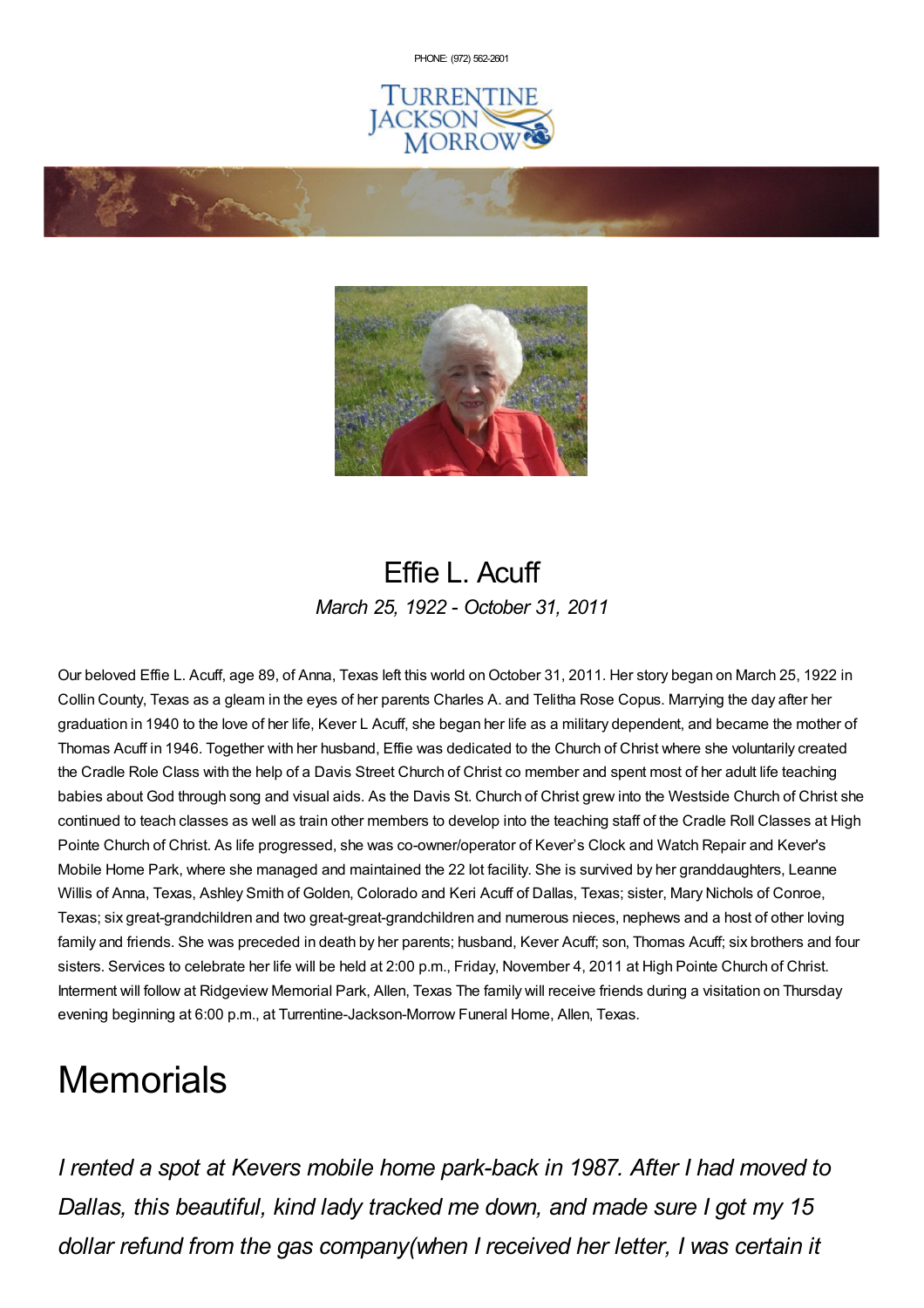*was a lot more money); and it was a real treat to be in her presence, I don't really remember what we talked about, but I must've listened to her for over an hour, and she left me reminded of my own Wonderful Grandmother-who is perhaps the ONLY reason I give a damn about life today. I just heard the name Roy Acuff-on TV, and looked her up. You can keep all the new Texans(damn yankees)- just one Miss Effie, is all I need.*

#### **DAN AUSTIN, JANUARY 31, 2020**

*Effie was a dear friend, wonderful mentor and Christian role model. She worked tirelessly to provide visual aids for many children's learning activities with high hopes that her efforts would lead them to Christ.* **LISA BYRD WEGLEITNER, NOVEMBER 4, 2011**

*Leanne: I am so sorry to hear of your grandmother's passing. I remember spending the night with you when we were in elementary school, and Mrs. Acuff coming over to see you and your sisters. I remember how much you said you loved her when she was there, and how happy you were to see her. I know you will miss her. Mrs. Acuff had a long, happy life...for that, I know you must be grateful. Peace be with you and your family.*

#### **TAMARA COTTLE, NOVEMBER 3, 2011**

*Oh, how I loved to see my sweet Aunt Effie, when I would go back to my birthplace, McKinney. She always had a smile and plenty of funny stories! My memories of her, in spite of her unbelievable sorrows of losing her parents, her husband, and her only child, Tommy, are just as I described. She somehow could smile and have that very unique sense of humor. She was such a strong Christian spirit, which I am so grateful for. Anyone who knew Effie would know she loved the Lord. She was truly dedicated to getting "the Word" out to all, but especially children. I know that she is in a far better place now! But she will be very missed by all of the family. My sympathy and condolances go out to her precious granddaughters and other family. I know that a big hole is left in all your hearts! I wish we could come to the funeral, but we are truly unable to. My prayers are with you all! Love you! Bridget and Bruce Crockett* **BRIDGET ACUFF CROCKETT, NOVEMBER 3, 2011**